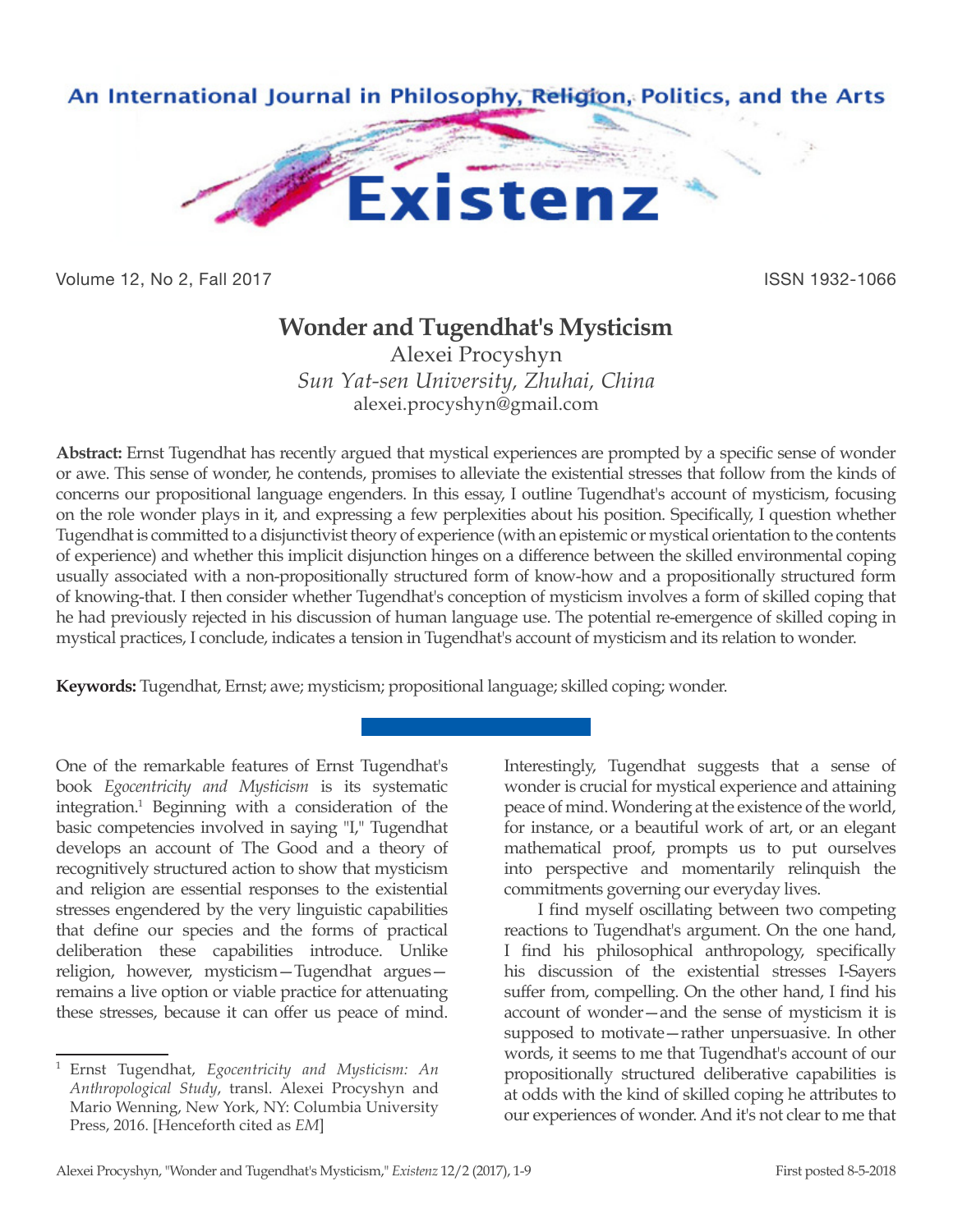wonder allows us to move from one to the other in the way that Tugendhat requires.

I argue that this is a genuine puzzle of Tugendhat's philosophical anthropology. So, in what follows, I want to test whether a sense of wonder can support the move from the deliberative activities engendering our existential concerns to the skilled coping that is supposed to attenuate these stresses and that Tugendhat associates with mysticism. I start by outlining the main features of Tugendhat's philosophical anthropology to contextualize the discussion. I then move on to offer a quick account of his notion of mysticism and the role wonder is supposed to play in it. Then I consider how the practices he associates with mysticism hinge on a sense of wonder.

## **Tugendhat's Philosophical Anthropology**

Let me turn to Tugendhat's philosophical anthropology. On his view, what distinguishes us from other species is the propositional structure of human language. Although this point of departure might seem purely theoretical, Tugendhat shows how the propositions expressed in human language transform the way we relate to the world, to ourselves, and to one another. Specifically, Tugendhat shows how the propositionality of human language changes the structure of action and deliberation. In turn, these changes call attention to the distinctively practical registers of our language use. In brief, Tugendhat's fundamental contention is that the prudential and moral deliberations that characterize so much of our day-to-day reflection hinge on being able to use a propositional language competently. Furthermore, a sufficient condition for determining competence is the ability to say "I." In this sense, then, the very structure of our language—a language expressing propositional content that allows speakers to take up different stances to one and the same content, to reason counterfactually, and use deictic expressions that call attention to the various loci of practical deliberation—is the ultimate, defining feature of who we are.

Tugendhat's argument that our defining features or, more precisely, the defining features of an I-Sayer are to be found in the structure of propositional language and the basic competencies that such a language presupposes is in my view completely novel. Typically, philosophical anthropologies approach the task of defining humanity via some set of constitutive features of consciousness, or in terms of our specifically practical orientation to the world. A philosophical

anthropologist might, for instance, focus on our abilities to use concepts (or metaphors, in Hans Blumenberg's case), or to possess a theory of mind, skillfully cope with our immediate environment, or experience a specific kind of existential stress. We now know, however, that we share many of these abilities and experiences with other concept mongers, like ravens (who appear to reason inferentially and problem-solve), and social beings like primates, and so on. The uniqueness of Tugendhat's argument stems from the way in which he derives the practical and existential characteristics usually taken to be fundamental from the way I-Sayers use propositional language. What makes us unique, on his view, is that our language extends beyond communication to introduce a practical orientation to the world, others, and ourselves, which involves more than mere skillful coping. Hence, unlike the pragmatic modes of communication involved in the signallanguages of other animals,<sup>2</sup> human language involves an extra-communicative dimension: the propositions embedded in our communicative interactions require us to take a stand on the proposition expressed (that is, affirm or deny it, endorse or reject it, and so on), coordinate it with other possible stances, and reflect upon the proposition expressed in light of what we want, or think is better or worse (relative to the situation at hand). The propositional content of human language, in short, involves a range of

As I am using it here, the term "signal-language" refers to a situation-dependent mode of communication. It is the kind of language one attributes to wolves or primates, for instance, to explain their communication. Signal languages differ from propositionally structured human languages in that expressions in a signal-language depend upon their context to fill in their meaning such that the expressed meaning and the context in which it is expressed cannot be separated. Although in any given situation a signal-language may adequately impart information (for example express anger, warn others of a potential threat, express a desire to play, or show deference to a social superior), successful communication presupposes the situation rather than asserting anything about it. The meaning conveyed thus remains inherently contextual and can be understood and assessed only with reference to the context of expression. Thanks to the propositional content embedded in them, expressions in human languages do not depend on context in this way. They are context-transcending. This independence from context makes possible the deliberation about what would be better or worse.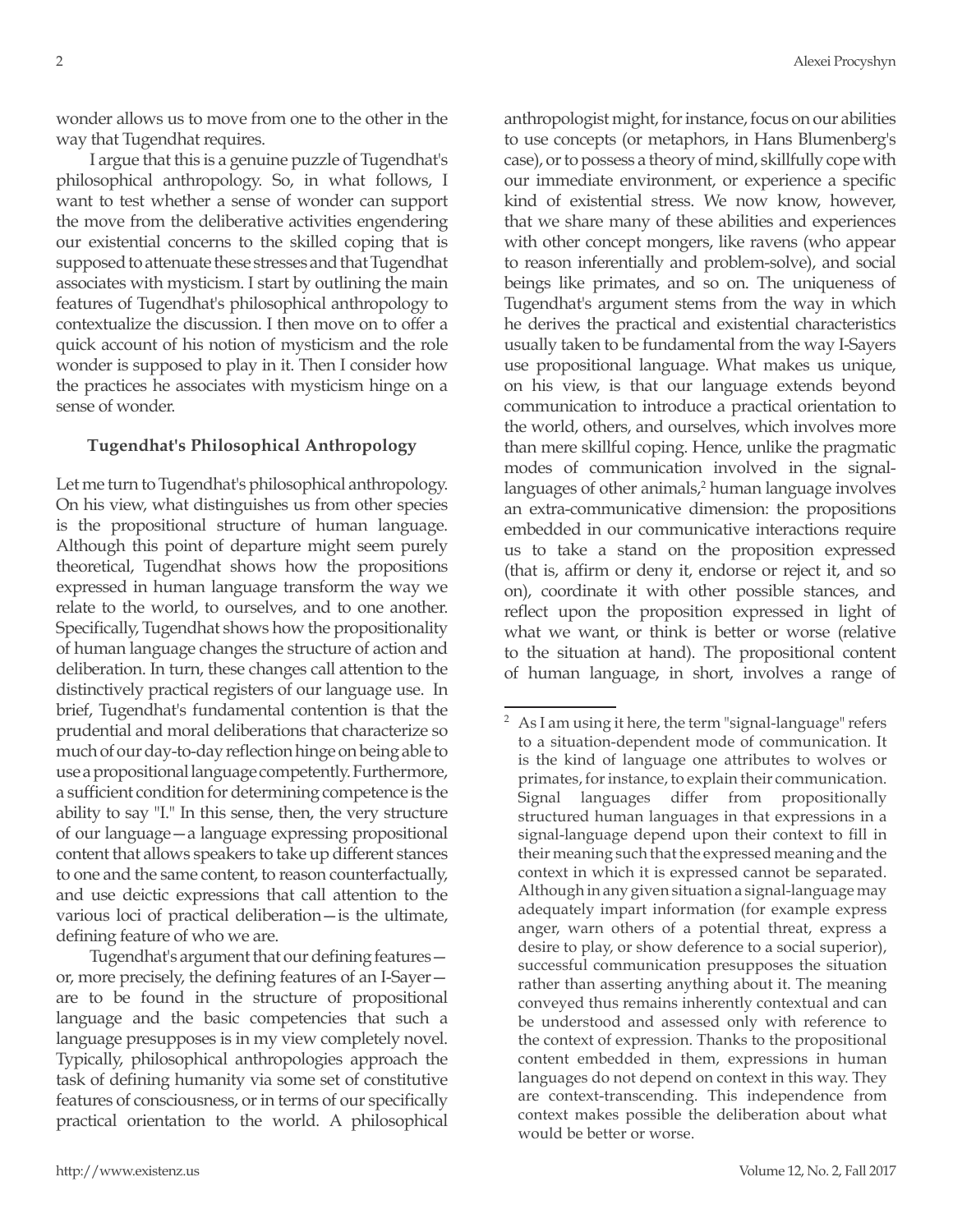deliberative practices and modes of evaluation that are simply unavailable to users of signal-languages. For, without cross-contextually stable contents, the need to coordinate commitments and the kinds of deliberations involving the subjunctive mood simply do not arise. The communicative activities agents undertake within a signal-language can only be assessed in light of their situation-specific conditions of success. For example, did a subordinate wolf successfully express deference to the alpha? Did the honeybee communicate the location of the lavender or manuka correctly? Although both instances involve communication (one even relaying a fact about the world), these modes of communication do not open onto anything further. In the case of the honeybee, communicating the location of the lavender to another member of the hive does not allow either bee to reflect on whether it would be better to gather lavender or manuka nectar. Some further capacity to coordinate basic commitments and track them across multiple contexts of action is needed before the bee can weigh up which option would be better.

To put the point a little differently, the situationdependence of signal-language communication makes more sophisticated forms of reflection on what would be a better or worse course of action next to impossible. For signal-languages have neither the resources to enable more sophisticated counterfactual considerations nor do their communicative interactions require the cognitive competencies needed to track commitments or ideas across different contexts.3 Thinking about what would be a better or worse course of action, however, requires precisely these resources and competences, since reflecting on what one ought to do hinges upon information not immediately available within one's situation. It also rests upon considering states of affairs that have not (yet) obtained. The honeybee, on Tugendhat's view, cannot consider such alternatives, because it cannot reason counterfactually. It cannot reflect upon what it would do if it were presented with two equidistant sources of nectar, or whether it would prefer to collect nectar from the manuka or lavender fields, since the ability to compare and weigh up the different options in light of preferences requires a kind of cross-contextually stable content. Similarly, a wolf cannot reflect upon how it might respond to a

Or so Tugendhat contends. Whilst I find this line of argument persuasive, I think it is also worth flagging the fact that Tugendhat's claim here is empirical in nature. It needs to be tested experimentally.

situation if the hierarchy of its pack were different, or what would have happened had its show of deference to the pack leader failed. These kinds of considerations require propositional content that signal-languages do not possess, and a specific set of capabilities that bees and wolves simply do not have.

The propositionality of human language thus implies a set of cognitive abilities needed to reason counterfactually and evaluate possible outcomes. As Tugendhat argues (*EM* ch.2), the evaluative dimensions made possible by propositionally structured language involve three basic registers with which a competent speaker implicitly operates. First, a speaker recognizes herself as participating in some kind of a whole (for example, a space of reasons) and, second, as necessarily occupying an epistemic perspective within this whole—what Tugendhat calls, following Tyler Burge and Sydney Shoemaker, "a locus of responsibility" (*EM* ch.3), which is a point of view from which one's deliberation on potential courses of action in light of what one finds important to oneself or to others takes place.<sup>4</sup> This in turn implies, third, a realization that the epistemic privilege an I-Sayer attaches to her perspective remains relative—other perspectives or loci remain possible and other I-Sayers have different views on what is important to them. When these perspectives or loci are considered together, it becomes apparent to an I-Sayer that what she takes to be paramount may not be so, in the grand scheme of things.

Tugendhat's focus on the propositional content and the reflective capacities required to competently use a propositionally structured language allows him to reconceive what it means to be an I-Sayer.<sup>5</sup> This anthropological turn focuses on the practical

<sup>4</sup> See Sydney Shoemaker, "On Knowing One's Own Mind," reprinted in *The First-Person Perspective, and Other Essays*, New York, NY: Cambridge University Press 1996, pp. 25–49; Tyler Burge, "Reason and the First Person," in *Knowing Our Own Minds*, eds. Crispin Wright, Barry C. Smith, and Cynthia Macdonald, New York, NY: Oxford University Press, 1998.

<sup>5</sup> One of the more interesting consequences of Tugendhat's position is that being human is not sufficient for being an I-Sayer: infants and young children who have yet to master a natural language (or indeed humans who suffer from an extreme cognitive impairment) and cannot competently use indexical expressions like "I," "you," and "this," are not (yet) I-Sayers. See *EM* ch.1 for Tugendhat's discussion of this point.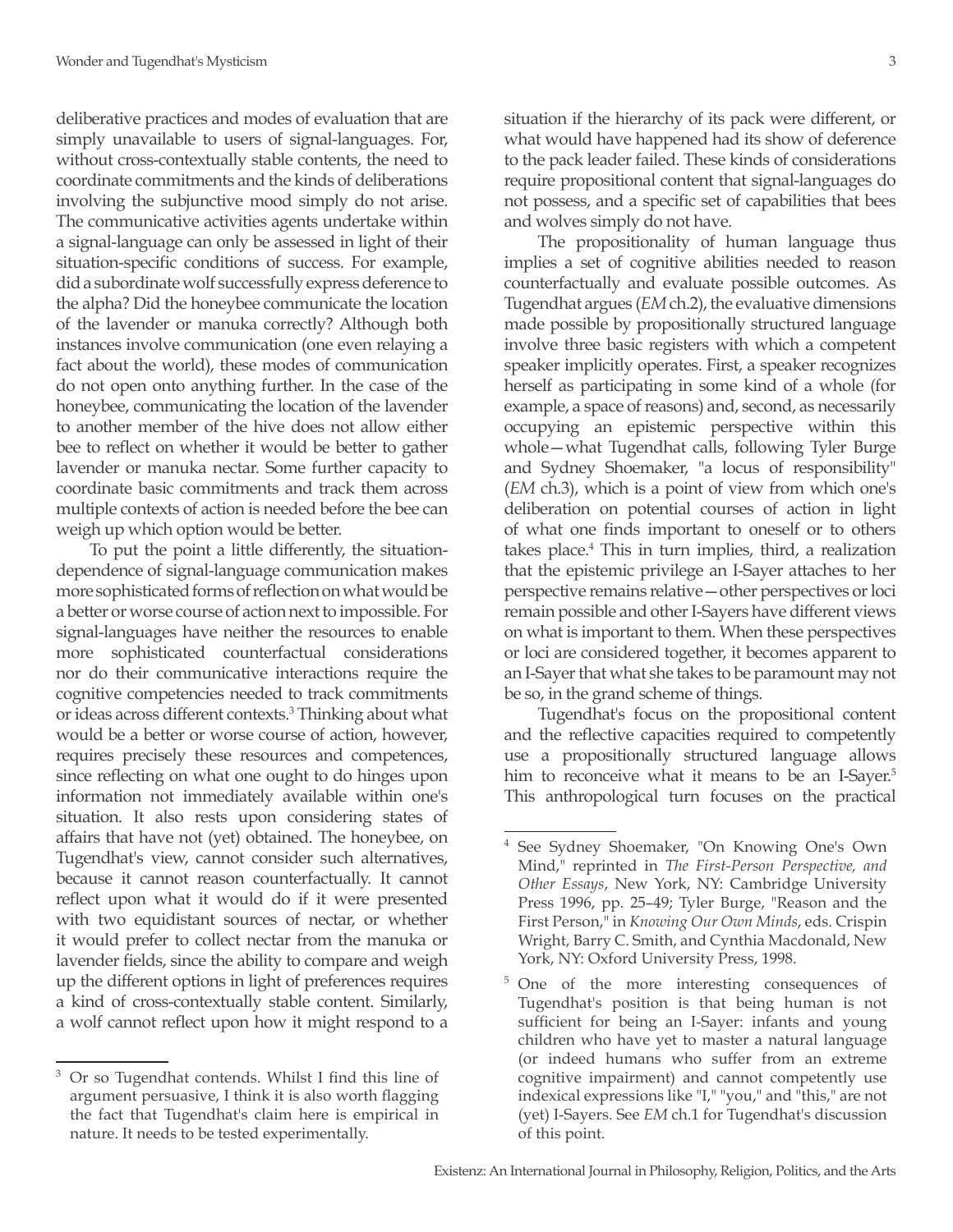implications a propositionally structured language has for speakers. Specifically, Tugendhat emphasizes that I-Sayers must take a stance on what they should do. Taking a stance thus explicitly situates them within a space of reasons and introduces them to differing stances or priorities. Such an encounter has a further consequence too. For taking a stance while acknowledging that others are possible prompts an I-Sayer to reflect on her concrete choices in light of her priorities as a whole. As Tugendhat notes,

the practical question that focuses primarily on the value and importance of individual concerns points to the more fundamental question in which the "me" [the notion of subjectivity] is being problematized. Now the question is, "How do I want to or should I understand myself?"—which means, "How do I want to or should I live?" [*EM* 74]

We can reformulate the thrust of Tugendhat's remark as follows: since deictic expressions like "I," "me," and the like, have no substantive content of their own and merely identify a locus of practical deliberation within a space of reasons, it no longer makes sense to try to define what it means to be an I in broadly metaphysical or transcendental terms, that is, by delineating a some set of necessary and sufficient conditions for self-consciousness or subjectivity (as for example Kant, Freud, or even Heidegger might do). Rather, as Tugendhat suggests, we should think of what it means to be human in terms of the inherently practical orientation involved in taking a stance on what is the case, what one desires, and what would be better, given what we know. Since these human endeavors hinge on the extra-communicative dimensions of propositional language, Tugendhat urges us to adopt a philosophical anthropology that embraces a thoroughly normative conception of self and agency. On this account, the defining trait of individual agents concerns the How of their lives, which they arrive at by reflecting on how they ought to live. As Tugendhat argues, reflecting on how one ought to live involves,

- 1. Making sense of the individual perspective/standpoint from which we relate to the content of our concerns for the good;
- 2. Relating to the whole of one's life (past, present, and foreseeable future);
- 3. Making sense of how one ought to live in light of one's basic commitments. [*EM* ch.5]

Reflecting on the How of one's life puts one in contact with the kinds of wholes that are available only in virtue of a propositionally structured language. On the one hand, we make sense of our individual perspective on the good by reference to a space of reasons comprising all other possible perspectives. On the other hand, we begin to conceive of ourselves as a (narrative) whole, whose conclusion might come sooner than we would like. These deliberations also introduce a peculiar kind of cognitive oscillation between the individual perspective I inhabit and the wholes this perspective figures into.

The oscillation between first- and third-person perspectives turns out to be the source of existential anxieties. For reflecting on how one ought to live, Tugendhat says, exhibits a peculiar tension: what is crucially important from one perspective appears to be inconsequential from the other. That is, the uniqueness or specificity of my individual concerns and what I take to be important in light of my priorities seems to count for naught when viewed from the third-person perspective afforded by my reflection on the space of reasons as a whole. I seem caught up, as it were, between two competing and incommensurable ways of assessing my plans and goals—and yet I do occupy both.

As Tugendhat argues in detail, the kinds of existential stresses we usually associate with being human are consequences of a concern for the How of one's life, which follow from the unique linguistic capabilities of humans. In trying to coordinate the various contexts in which they find themselves and come to terms with the whole of their lives, I-Sayers learn to envision that which is important to them remaining unrealized or indeed a world that gets on just fine without them altogether. For all our efforts to achieve something good and be esteemed, we are vividly aware that our individual achievements are inconsequential when we consider them within the grand scheme of things.

## **Mysticism**

Being an I-Sayer thus turns out to be intrinsically stressful, for the very abilities that make saying "I" possible, also entail a form of practical deliberation that forces us to confront a fundamental worry. As the discussion of the concern for the How of one's life already intimated, the propositional content that agents reflect upon requires them to take up a practical stance on what is better or worse. But to determine this, agents also have to decide how they ought to live their lives as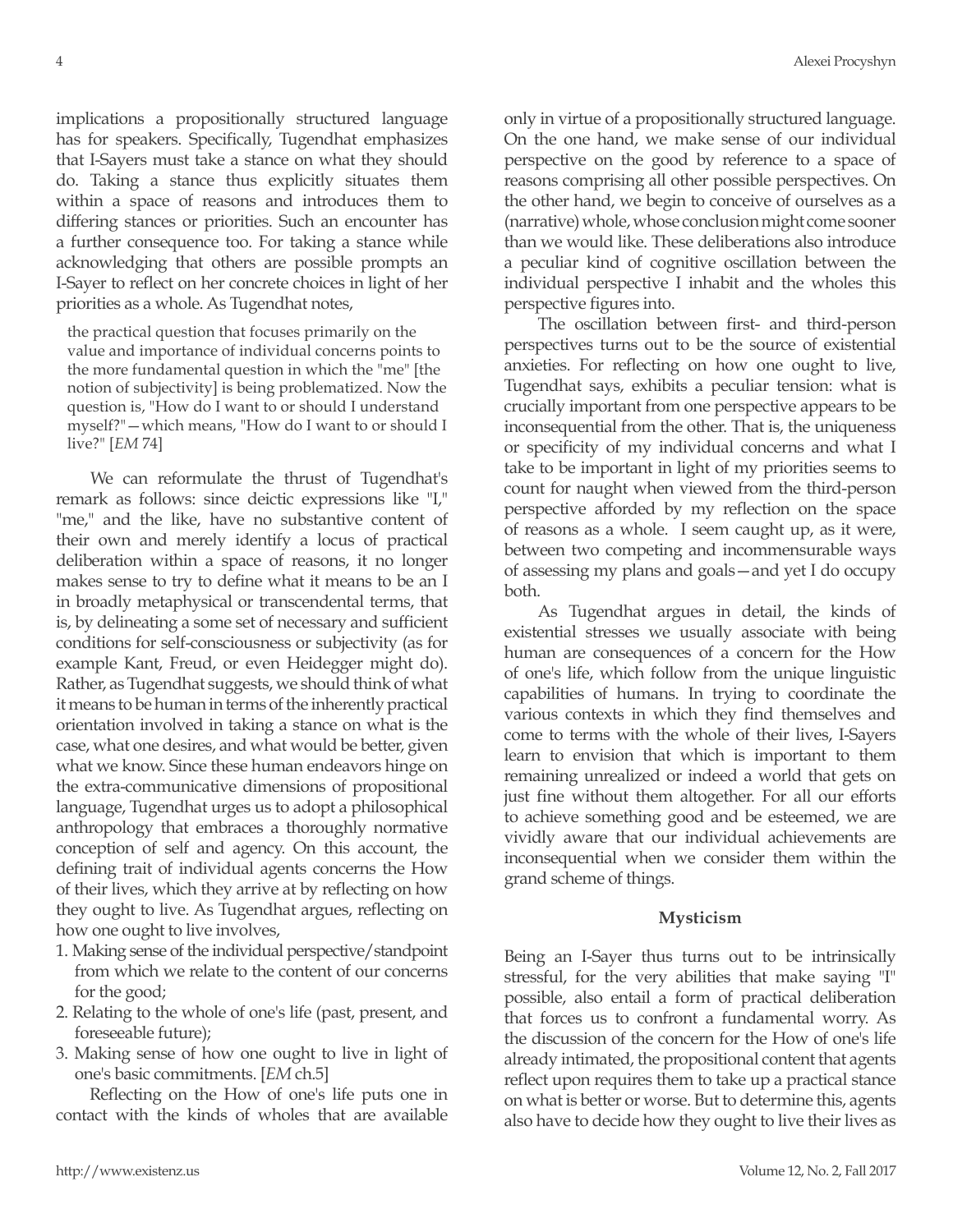a whole. As part of this process, each I-Sayer develops a sense of the good. Now, the plurality of perspectives one might take on what is important or good, and what should be esteemed, intensifies one's need to reflect upon what one ought to do. Furthermore, since one's reflections on how best to live life in light of one's priorities imply at least two wholes (the whole of one's life, and the sum total of related perspectives one could take on the How of life), also I-Sayers become acutely aware of their relative insignificance in the grand scheme of things.

This oscillation, Tugendhat contends, is the source of a familiar phenomenological or existential concern: the thought of one's own death. Crucially, Tugendhat argues that the angst triggered by reflecting on one's mortality concerns a non-imminent event. The specifically human anxiety about death is not a fear of a perceptible threat in one's environment, but the realization that one's life will end someday. Or, in Tugendhat's formulation of this thought, "I will die soon, but not now" (*EM* 79f). Thus, our propositionally structured deliberative and recognitive ability, which prompted us to consider our life as a whole, also entails an anxiety concerning our own death. According to Tugendhat, then, the anxiety in the face of an ever present but non-imminent death is a cognitively dissonant experience brought on by the fact that an I-Sayer needs to consider her life as a whole, while taking up two contrary stances towards it, namely a first-personal perspective about what is important to her and a third personal-perspective where the notion of importance no longer seems to fit.

As Tugendhat further argues, I-Sayers have come up with two strategies for coping with this kind of cognitive dissonance: religion and mysticism. "The problem that religion and mysticism hold in common," Tugendhat tells us, "but solve in opposite ways is that of contingency" (*EM* 98). That is, religion and mysticism develop specific practices for attenuating this cognitive dissonance or anxiety by targeting its source, namely the contingency or relativity of our firstpersonal perspective on "the How" of life. But religion and mysticism differ, on Tugendhat's view, precisely with regard to the perspective they insist agents adopt. The belief in a superhuman and personal entity, which Tugendhat takes to be constitutive of religion, insists on the first-personal evaluative perspective, and provides a set of practices aimed at helping us realize our contingent sense of the good, while ensuring that the evaluative perspective on the whole of existence is filled by a being for whom we already matter. The practices

defining mysticism, on the other hand, are intended to help I-Sayers 'break free' of their first-personal evaluative perspective by relinquishing the very desires and drives that constitute their contingent take on things, and learn to see things from the perspective of the universe as a whole. As Tugendhat puts it:

Historically, humans have come up with two ways to alleviate this condition of suffering….The path of mysticism consists in putting the weight of one's wishes into perspective, or even denying them. This involves a *transformation of one's self-conception*. The path of religion, on the other hand, leaves the wishes as they are and undertakes instead a transformation of the world by means of wishful projection. [*EM* 99]

I want to bracket here any concern for the accuracy of Tugendhat's characterizations and try instead to unpack his basic contention. As I read him, Tugendhat makes three basic claims. The first is that the essential difference between religion and mysticism is intrinsically bound up with the difference between the two evaluative perspectives we may adopt in virtue of our propositionally structured language. That is, the extra-communicative deliberative abilities enabled by propositional content make it possible and necessary—for us to assess our activities from the first-person perspective (in terms of our goals and priorities), while coordinating other such perspectives in a whole (a universe of discourse, a space of reasons, and so on) so that we may see the relativity of what we hold dear and assess our actions in light of other loci of deliberation. It is also important to stress that the very idea of the universe as a whole, or a systematic integration of all possible perspectives, is coherent only in virtue of the kind of language we have. And it is precisely a propositional language's ability to coordinate all possible perspectives into a whole that makes mysticism possible.

An I-Sayer does not only relate to individual persons and objects. As I have shown…an I-Sayer also always has an awareness of *allness*. This allness, we could say, surrounds humans on all sides with its vastness (greatness), power, and mysteriousness beyond comparison. [*EM* 95]

The second claim Tugendhat makes is that the dissonance and anxiety caused by oscillating between a contingent first-person perspective and a perspective on the grand scheme of things (which he characterizes as wondrous) prompts I-Sayers to develop specific practices for attenuating this anxiety: on the one hand,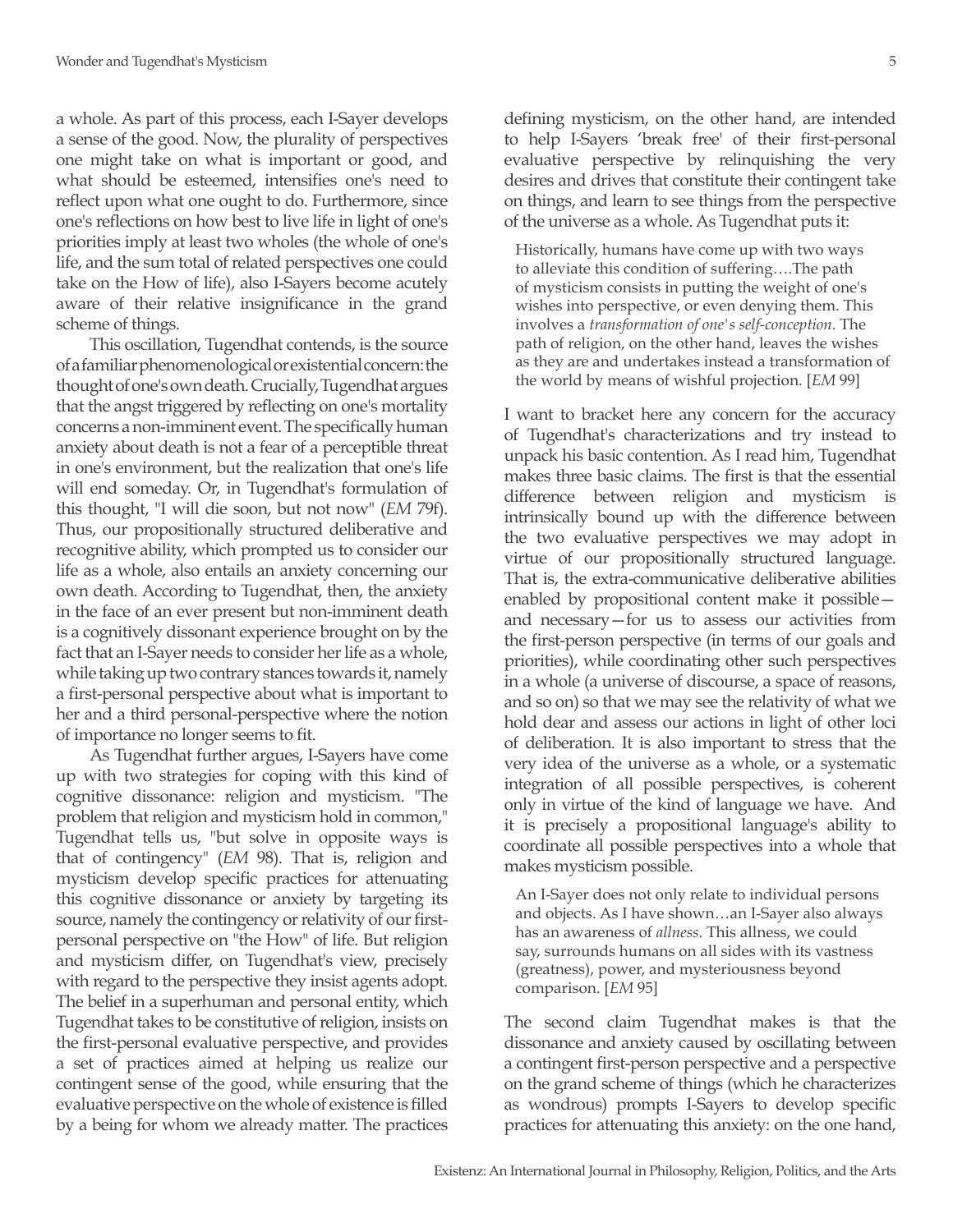a reality-oriented set of practices that aim to transform the world so that it better reflects one's priorities and thus facilitates realizing one's goals, and on the other hand, a self-oriented practice that aims to relativize one's basic commitments in order to attenuate the stresses they cause. The third claim is that these practices for achieving peace of mind double down on one perspective or the other. That is, the practices themselves are intrinsically connected to one of the two viewpoints I-Sayers can take up. Hence, in light of the anxiety caused by oscillating between the two perspectives on their lives, I-Sayers need to choose between them in order to implement the appropriate practices for attaining peace of mind.

#### **Wonder**

The oscillation seems to introduce a problem for Tugendhat's account: on the one hand, he wants to say that mysticism involves relinquishing our respective first-person perspectives, or at least parts thereof, in order to fully accommodate the context-transcending super-perspective of the universe as a whole, so that we can achieve some peace of mind. At the same time, he insists that the coherence of the 'super-perspective' depends upon our propositional language, which also entails the first-person perspective we are trying to relinquish. At first blush, then, it would seem that mysticism is a self-defeating enterprise, since it is caught up in a performative contradiction: what one is being asked to relinquish for the sake of one's peace of mind provides the very means to relinquish it.

Tugendhat is aware of the problem. In fact, it informs his criticism of the various mystical traditions, from Buddhism to Daoism. It also explains why he introduces the notion of wonder. For the experience of wonder, Tugendhat thinks, does not involve the kind of propositional content that structures our other deliberative abilities, nor does it rely on those features of the first-person perspective that generate the performative contradiction just sketched out. Wonder purports to allow us to move from the deliberative and practical engagements defining our first-person experience to a situated kind of attention that brackets the existential stresses we typically encounter. It is therefore able to offer I-Sayers peace of mind, while putting them in touch with the universe as a whole.

This line of thought does not strike me as convincing. But before saying more in this vein, I will first address how Tugendhat's sense of wonder is supposed to work. In effect, it functions in much the same way that the experience of beauty or the sublime does in a Kantian reflective judgment: the experience of wonder presents us with a non-discursive content that becomes thematic when we take up a distinctive cognitive orientation to the world. This experience, furthermore, is irreducible to our epistemic, prudential, or moral concerns. Wonder, Tugendhat insists, is the awareness that one has found something incomprehensible. Yet, unlike mere perplexity, wherein I encounter my own epistemic ignorance but can in principle find a reason for the perplexing event (that is, I can overcome my ignorance), wonder involves coming up against the limits of my ability to find reasons altogether. This experience of attending to something that cannot in principle be explained without a shift in cognitive perspective (and hence a qualitative transformation in the experience itself), is supposed to allow us to move beyond our egocentric responsiveness to reasons, into a properly mystical mindset.

If the experience of wonder is up to this task, then Tugendhat may have found a way around the performative contradiction I pointed to earlier. The experience of awe one has in reaching the limits of one's reasoning and deliberative capacities by attending so completely to something wondrous would provide another route to stepping back from oneself— Tugendhat's technical term for putting things into perspective, with the aim of achieving peace of mind. Indeed, the experience of wonder would bring peace of mind precisely because it involves bracketing out the propositional contents and deliberative practices that engender our existential stresses. Tugendhat writes,

we possess the capacity to become so engrossed in something being true that our own egocentric position as a focal point recedes into the background.… It can therefore be said that any such proposition of the form, "how astonishing that A exists" points to the mystical. [*EM* 133]

#### **Perplexities**

Tugendhat's account of mysticism is less persuasive than it would appear at first blush. The problem with it, as far as I can tell, is that Tugendhat shifts the goalposts of his own discussion. If I understand him correctly, he introduces a form of non-discursive, skilled coping—that is, the sustained experience of wonder—at the end of his discussion of mysticism, in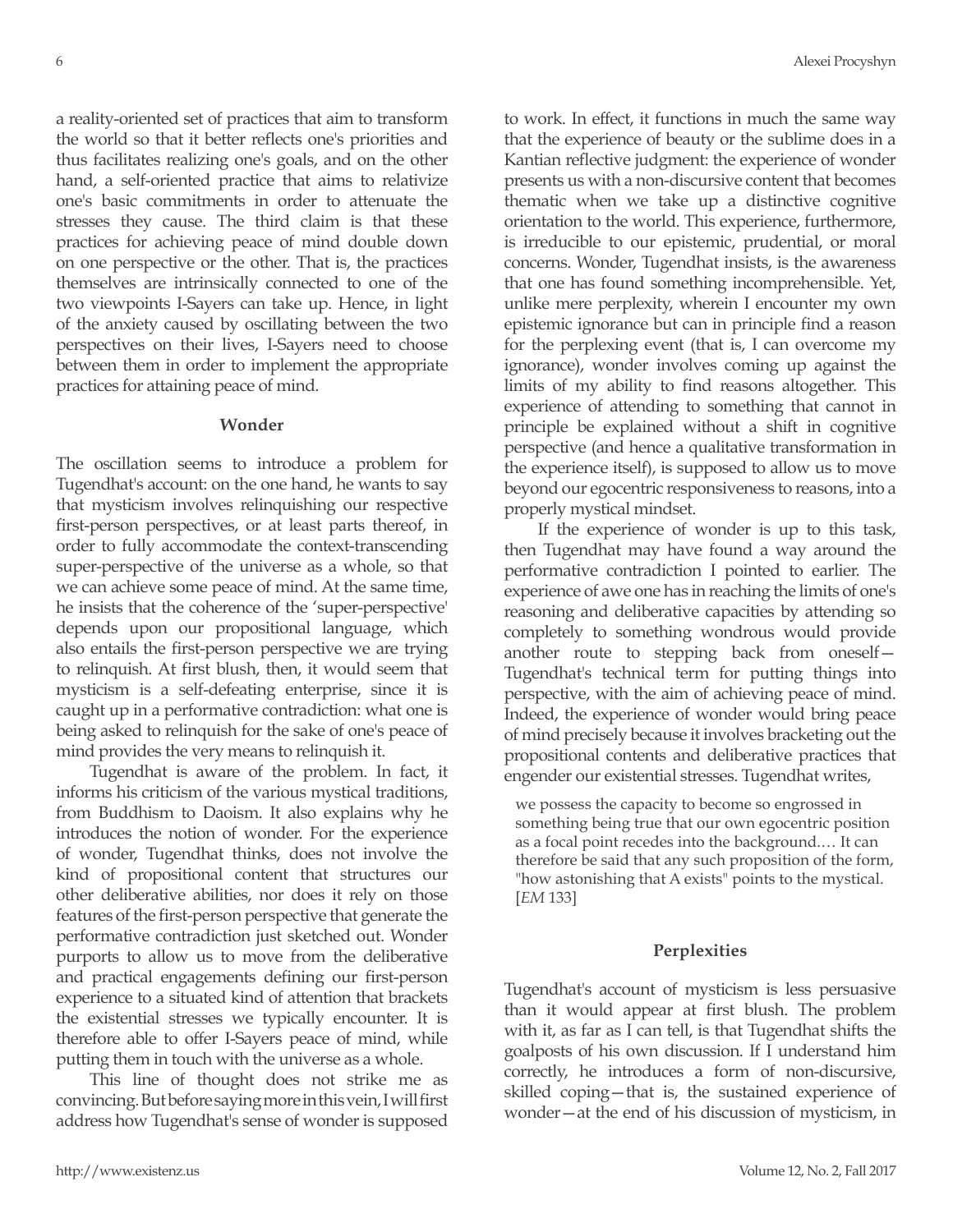order to make good on his claims concerning the latter's therapeutic character. Moreover, wonder is supposed to avoid the performative contradiction that besets some historical forms of mysticism (for example, some forms of Buddhism or Daoism). Yet, this experience of wonder seems at odds with his insistence that I-Sayers are defined by the competences involved in using propositional language. All of a sudden, they now possess another ability, which is that of complete (or rather self-relativising) absorption in the fact of existence. And it is not clear where this ability comes from or how it is connected to the defining features of I-Sayers more generally, that is, a propositionally structured language and the capabilities required to use it competently.

In the first instance, it seems imperative that an ability to experience wonder should be constitutive of I-Sayers. For the ability to become engrossed in some fact of existence—which is a non-propositional mode of attending to things in the environment—needs to be connected to the competencies and forms of deliberation made possible by propositional language. Without such a connection, introducing wonder would be *ad hoc*. Furthermore, the experience of wonder needs to be connected to our propositionally structured capabilities because it presupposes the kinds of totalities that were initially reserved for propositional language users. Indeed, Tugendhat is committed to the view that signallanguages cannot wonder about the world as a whole.<sup>6</sup>

Despite this intimate relationship for propositional language users, however, the experience of wonder must remain distinct from our other linguistic capacities, lest it should collapse into mere perplexity: reasons would swamp the mysteriousness that initially engrossed us. Put differently, unless there is a substantive difference between the skilled coping involved in the experience of wonder and the deliberative abilities made possible by language, Tugendhat's conception of mysticism would be synonymous with epistemic ignorance.

This brings me to my first perplexity. I am not sure how Tugendhat manages to sustain the connectedness and difference between wonder and our propositional forms of deliberation. I can see why they need to be so connected, but not how the relation works. Indeed, Tugendhat's own analysis of wonder treats it as an expressive speech act, which simply presupposes some fact or proposition without directly asserting anything about the presupposed facts. But an expressive speechact nevertheless maintains a deep connection to propositional contents and need not involve the kind of self-relativisation Tugendhat attributes to wonder. Paradigmatic cases involving the expression of pain or sorrow show that expressives can work in the opposite direction: rather than putting my concerns into perspective, these experiences intensify my firstpersonal relationship to the world.

Furthermore, in spite of being no stranger to common experiences of pain and sorrow, if I accept Tugendhat's definition of wonder, I fear I may have never wondered at anything in my life. At best, I may have only ever been perplexed. Although I have engaged in performances that seem to be instances of non-discursive skilled coping, where my egocentric perspective has receded into the unreflective performances and sense of the whole associated with the activity, I have never lost sight of the whys and hows of these performances. For example, the skilled attention involved in experiencing a work of art, the balancing act and sensitivity to a shifting centre of gravity involved in riding a mountain bike across rugged terrain, or indeed the many trained reflexes and powers of discernment involved in skillfully playing ice hockey. In fact, the sense of whole one experiences when playing a sport like hockey, which includes coordinating one's role with that of teammates, tracking the positions of as many players as possible, and relativizing one's first-personal experience (for example, taking a hit for the team, despite an easily avoided possible injury) seems like a paradigm case of the kind of experience Tugendhat

Although Tugendhat does not explicitly draw it out, the thesis that only I-Sayers can wonder at things follows straightforwardly from the relationship between the various wholes at play in the experience of wonder and his views on propositional language. Since signal-languages are situation-dependent, they cannot coordinate the various *loci* of practical deliberation or action (in fact, signal languages do not imply such *loci*, as deliberating on what would be better or worse requires the kind of counterfactual reasoning available only to propositional language users). Signallanguages therefore lack the propositional content required for the coordination and integration of loci of deliberation into the context-transcending superperspective without which one could not step back from one's unique existential commitments and anxieties to wonder at something. For without the ability to acknowledge that one's existential commitments and anxieties are not so important in the grand scheme of things, one could not become engrossed in the very fact of something's existence. One cannot wonder at it—even if it remains perplexing.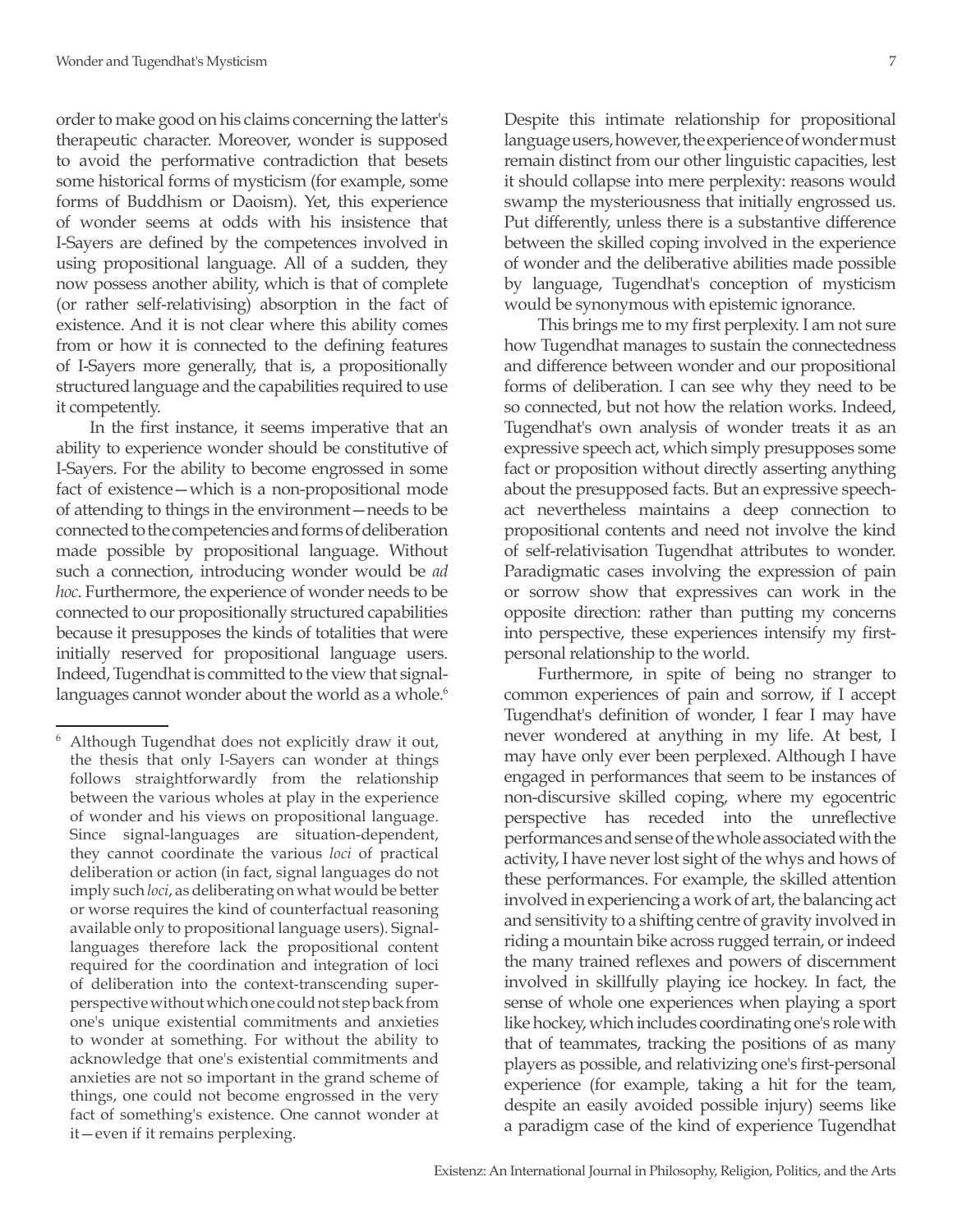attributes to the wondrous. And yet my experiences of skilled performance simply do not bring me to the limits of my reason-giving abilities even as they put me in touch with their respective wholes and remain nondiscursive. These activities seem to involve a sense of know-how. And it is an open question just how distinct know-how is from a propositionally structured knowthat, which underwrites my engagement.

The limitations of my experience aside, it seems that Tugendhat has introduced a disjunctive account of experience: wondering at the existence of the universe is just a different kind of experience, a different mode of cognitive engagement, from the ones I entertain or take up in my more practical forays. A disjunctive account would help explain the difference between perplexity and wonder in that the superficial similarity between them (a sense of non-comprehension) has obscured a more fundamental difference between an epistemic and non-epistemic cognitive performance. On such a view, there is a specific kind of cognitive performance that mystics can engage in (and that we would normally attribute to knowing-how) that is independent of and disconnected from reasons (that is, of knowingthat). If this is right, then Tugendhat's position would be akin to the one we find in Kant's philosophy of beauty: under the right conditions, we can shift our cognitive orientation from an epistemic, prudential or moral one to an aesthetic one. Given that Tugendhat's prime examples of wonder involve works of art, this seems like a promising way to understand his position, especially in light of his earlier discussion of Rudolph Otto's theory of the numinous, which functions much like Kant's notion of the sublime (*EM* 95f).

This brings me to my second perplexity. I am simply not sure how helpful, in the end, Tugendhat's suggestion is, that we wonder at art. Kant's judgments of taste are still judgments (or in speech-act theory's terms: they are expressives), which means that we can give a certain kind of reason to support the claim that, "This is beautiful." Put differently, the shift in cognitive orientation does not entail a shift in the possibility of reason giving: judgments of taste do involve knowledge-that—even if it is a different sort of knowledge than what we find in the moral or empirical spheres. The shift in cognitive orientation, then, simply shifts what a reason looks like rather than bracketing reason-giving entirely. Similarly, I see no reason why someone who wonders at something cannot share her sense of wonder with others in much the same way that a Kantian subject shares her experience of beauty. So, although there need not be a reason of the sort we find in our practical deliberations, it still feels premature to say that the experience of wonder takes place beyond the limits of reason-giving.

Following on from the Kantian parallel, we may well wonder why the effort to put oneself into perspective for the sake of one's peace of mind does not simply intensify the very anxiety one was trying to alleviate. As we saw with the sincere expression of pain or sorrow, there's no reason to think that experiences without propositional content automatically bracket an egocentric orientation. This concern is slightly different from the potential performative contradiction we began with. What is at stake here is a variation on Kant's doctrine of subreption: if reflective judgment provides us with the appropriate analogue for understanding the experience of wonder, why does wonder not strengthen or intensify our egocentricity—and hence, the existential stresses attendant on it—rather than relieve it? Kant certainly thought that experiences of beauty strengthened our cognitive abilities, while the awe or enthusiasm we feel in the face of the sublime is in fact a sense of our own ability to render sheer chaos intelligible. It seems equally plausible, then, that the experience of wonder may throw us back onto ourselves just as easily as it can allow us to bracket our own concerns.

## **Conclusion**

I have framed my concerns with Tugendhat's conception of mysticism as a perplexity rather than a criticism because I would like to invite further discussion and inquiry rather than carve out and defend a specific philosophical position. As I have mentioned earlier, much can be said to recommend Tugendhat's philosophical anthropology. He has delineated a productive alternative to the transcendental and metaphysical approaches we typically encounter in philosophical anthropology, and indeed still encounter in certain strains of contemporary European philosophy. His efforts to distinguish the therapeutic character of religion and mysticism from the epistemological, metaphysical, and ethical content of specific religious and mystical doctrines are immensely valuable contributions.

Nonetheless, I still think the project Tugendhat has initiated is in need of further development. At the least, the perplexities I have articulated above need to be addressed. In particular, the disjunctive account